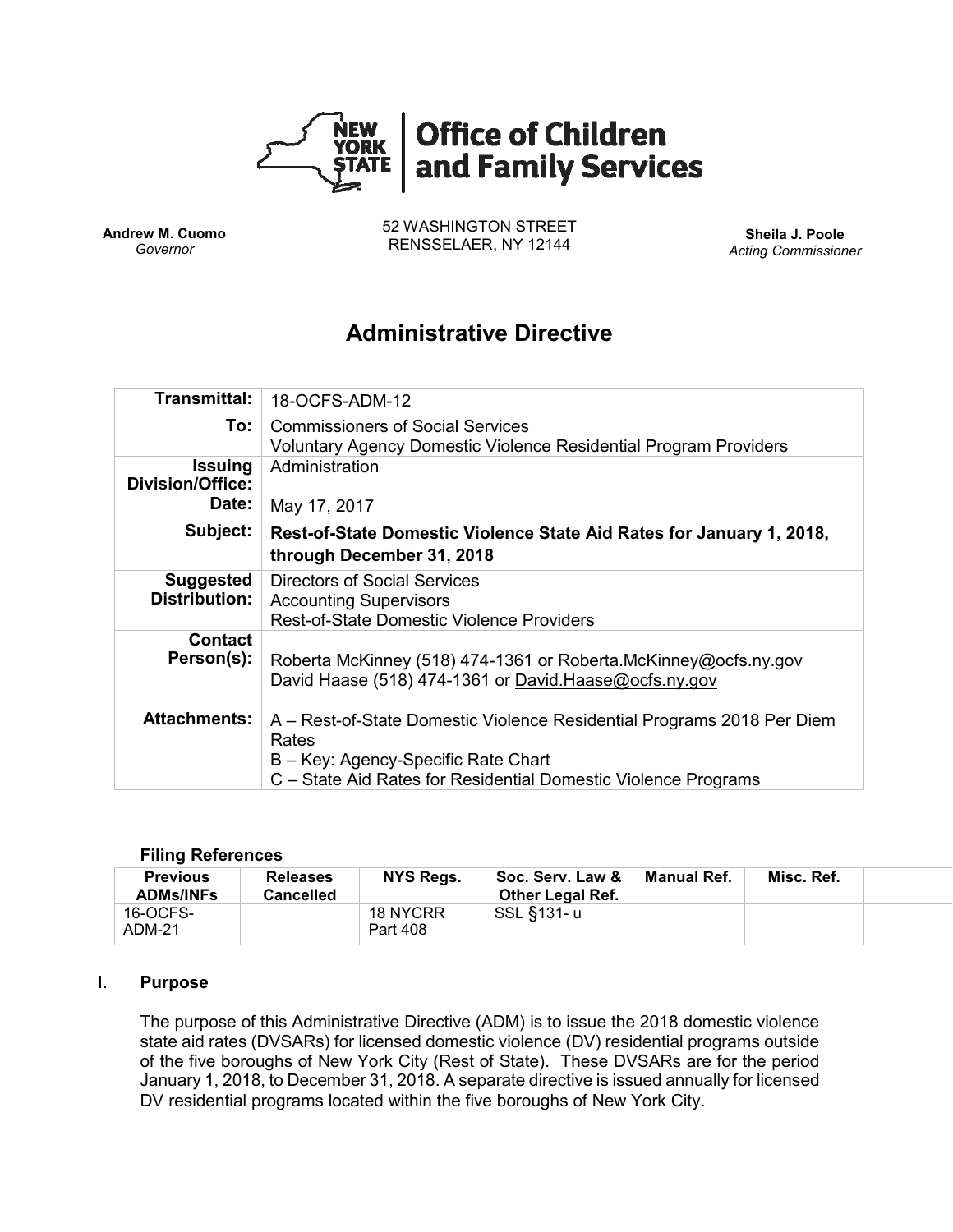## **II. Background**

The New York State Office of Children and Family Services (OCFS) issues DVSARs annually to local departments of social services (LDSSs) in an ADM, advising them of the methodology approved by the New York State Division of the Budget (DOB) for the purchase of services from licensed agencies providing residential DV services. Rates contained in these ADMs must be used by the LDSSs in the contracts they negotiate with voluntary agency providers of DV services. Issuance of these rates is governed by Social Services Law §131-u and the applicable regulations at 18 NYCRR Part 408.

## **III. Program Implications**

The DVSARs promulgated in this ADM have been calculated using the DOB-approved 2018 DV rate methodology for residential Rest-of-State programs, which is the same methodology used in previous years except for the elimination of a "surplus penalty" (see 16-OCFS-ADM-03).

The approved rate methodology for licensed residential Rest-of-State DV programs includes the following features:

- The DV Per Diem Rates for 2018 have been proposed for the following cost-ofliving adjustment (COLA) factors:
	- Personal Service (PS) = 3.25 percent
	- Non-Personal Service (NPS) = 2.7 percent
	- $\blacksquare$  Food Add-On = 0.4 percent
- DV Per Diem Rates established by the LDSSs prior to the implementation of the current DV rate methodology continue to be grandfathered in where those rates are higher than the applicable DV Per Diem Rate. Affected programs will continue to receive DVSARs based on the higher of either the grandfathered-in rate or the 2018 DV Per Diem Rate.
- Programs that reported surpluses from government income in the base year will no longer have DVSARs that reflect a calculated rate reduction factor. In 16-OCFS-ADM-03 of the DVSAR allocation methodology that was originally set forth in 92- LCM-34 has eliminated the surplus penalty from the DVSAR methodology.
- The Food Add-On component of the DVSARs is a negotiated item between the DV residential program agency and the LDSS where the program is located. The Food Add-On is included in DVSARs when the agency and the LDSS formally request the Food Add-On Rate in writing to OCFS. Thereafter, the Food Add-On Rate is included as part of the DVSAR for the specified program until OCFS is notified otherwise.
- 17-OCFS-ADM-16 indicates that Residential DV programs are responsible for the background check costs and may not require applicants to pay it. Applicants include employees, volunteers, consultants and contractors. DV Agencies should track background check costs and include them in line 18, Dues/Licenses/Permits,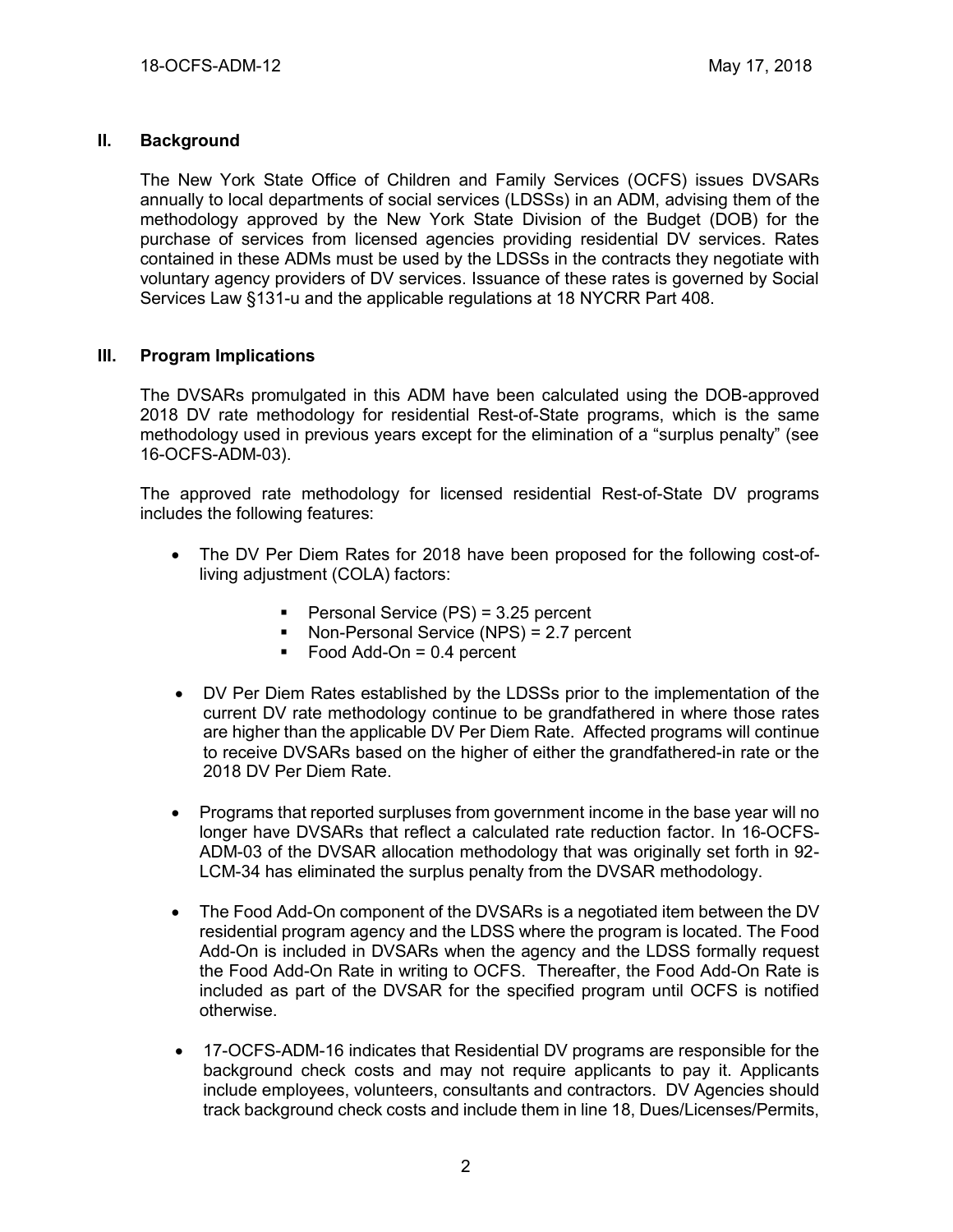of the OCFS-DV-2652, *Report of Actual Expenditures*. The current 2.7 percent increase in the NPS portion of the DV Flat Per Diem Rate should defray these costs. OCFS will monitor the costs in line 18 and reevaluate whether reimbursement is sufficient to cover these costs in future years.

- OCFS will consider revisions to a DVSAR for the following reasons:
	- The Food Add-On Rate needs to be either added or deleted from the DVSAR;
	- The DVSAR reflects an incorrect DV Rate Per Diem for the program type and size.

**Agencies have thirty (30) days from the issuance of a DVSAR to appeal the published rate. All appeals must be in writing and mailed to:**

**Mr. David Haase, Manager State Aid Rates Unit Bureau of Budget Management New York State Office of Children and Family Services 52 Washington Street, Room 314 South Rensselaer, NY 12144**

#### **IV. Required Action**

The DVSAR rates noted in Attachments A and C must be paid by the LDSS to licensed DV residential agencies providing residential care to eligible victims of domestic violence during the period of January 1, 2018, to December 31, 2018.

#### **V. Effective Date**

The effective date of this policy is January 1, 2018.

*/s/ Derek J. Holtzclaw*

**Issued By:**

Name: Derek J. Holtzclaw Title: Associate Commissioner for Financial Management Division/Office: Administration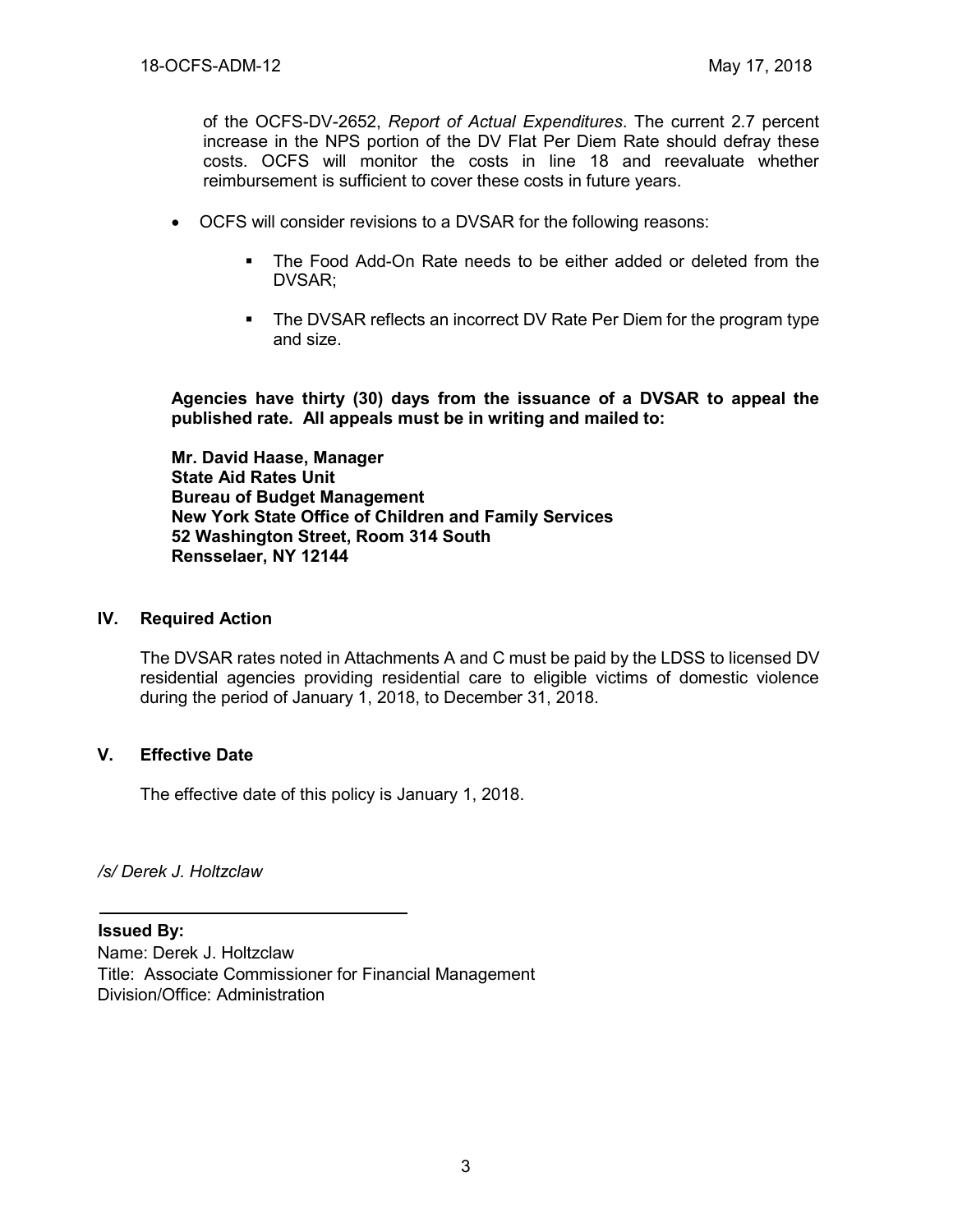## **ATTACHMENT A**

#### **NEW YORK STATE OFFICE OF CHILDREN AND FAMILY SERVICES STATE AID RATES FOR RESIDENTIAL DOMESTIC VIOLENCE PROGRAMS**

#### **REST-OF-STATE\* DOMESTIC VIOLENCE RESIDENTIAL PROGRAMS 2018 PER DIEM RATES**

#### **EFFECTIVE JANUARY 1, 2018, TO DECEMBER 31, 2018**

| <b>DV Program Type</b>  | 2018 Base Rate | 2018 Food Add-On |
|-------------------------|----------------|------------------|
| 20 Beds or Less Shelter | \$106.22       | \$6.00           |
| 21 Beds or More Shelter | \$87.92        | \$6.00           |
| Safe Dwellings          | \$83.07        | \$8.56           |
| Safe Home Networks      | \$37.06        | \$8.56           |

\* Rest of State includes all domestic violence programs located outside of the five boroughs of New York City.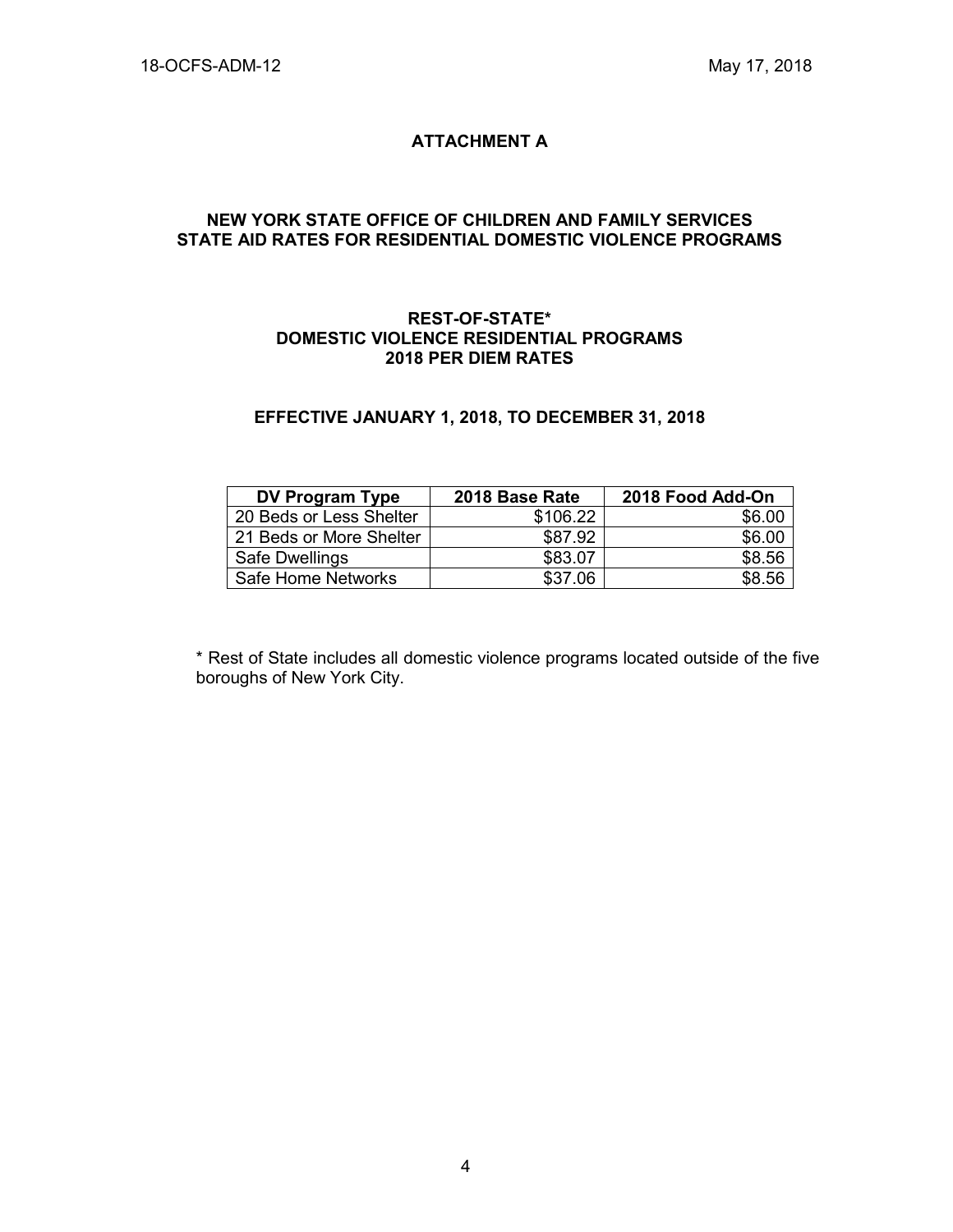## **ATTACHMENT B**

#### **NEW YORK STATE OFFICE OF CHILDREN AND FAMILY SERVICES STATE AID RATES FOR RESIDENTIAL DOMESTIC VIOLENCE PROGRAMS**

## **K E Y: Agency-Specific Rate Chart**

The following codes may appear in the columns that specify the rates for each program:

UR: Under Review

CODE: This is the Facility ID. The first letter identifies the regional office responsible for oversight, as follows:

| <b>Buffalo Regional Office</b>       | -B |
|--------------------------------------|----|
| Rochester Regional Office            | -R |
| <b>Syracuse Regional Office</b>      | -S |
| <b>Albany Regional Office</b>        | -A |
| <b>Spring Valley Regional Office</b> | -Y |
| (former Yonkers Regional Office)     |    |

FI: The FI column indicates whether the DVSAR includes a Food Add-On Rate. An F in that column indicates that a Food Add-On is included in the DVSAR.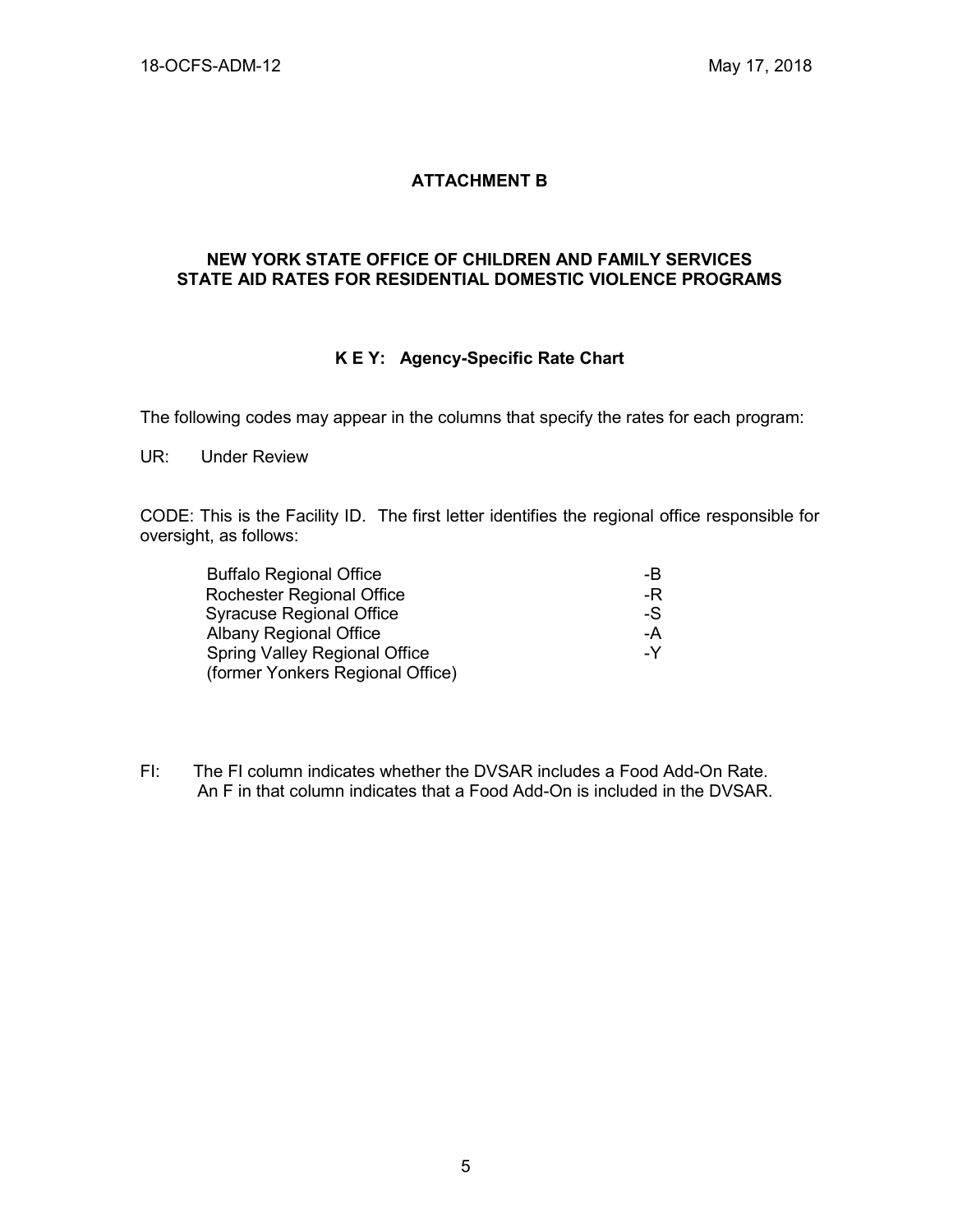# **ATTACHMENT C**

#### **NEW YORK STATE OFFICE OF CHILDREN AND FAMILY SERVICES STATE AID RATES FOR RESIDENTIAL DOMESTIC VIOLENCE PROGRAMS Rest of State January 1 – December 31, 2018**

| <b>AGENCY</b>                                                                      | <b>CODE</b> | <b>PROGRAM</b><br><b>OR</b> | <b>FI</b> | <b>SAFE</b><br><b>DWELLING</b> | <b>FI</b> | <b>SAFE</b><br><b>HOME</b> | FI. |
|------------------------------------------------------------------------------------|-------------|-----------------------------|-----------|--------------------------------|-----------|----------------------------|-----|
|                                                                                    |             | <b>SHELTER</b>              |           |                                |           |                            |     |
| A New Hope                                                                         | S491341     |                             |           | \$83.07                        |           |                            |     |
| Center, Inc.                                                                       | S491413     |                             |           |                                |           |                            |     |
| ACCORD, Inc.                                                                       | B021310     |                             |           | \$91.63                        | F         |                            |     |
| <b>Advocacy Center</b><br>of Tompkins<br>County                                    | S501338     |                             |           | \$91.63                        | F         |                            |     |
| <b>Willow Domestic</b><br><b>Violence Center</b><br>of Greater<br>Rochester        | R261226     | \$93.92                     | F         |                                |           |                            |     |
| <b>Behavioral Health</b>                                                           | A091300     |                             |           | \$83.07                        |           |                            |     |
| Services North,                                                                    | A091323     |                             |           |                                |           |                            |     |
| Inc.                                                                               |             |                             |           |                                |           |                            |     |
| <b>Brighter</b><br>Tomorrows, Inc.                                                 | Y471102     | \$112.22                    | F         |                                |           |                            |     |
| <b>Catholic Charities</b><br>of Herkimer<br>County                                 | S211340     |                             |           | \$91.63                        | F         |                            |     |
| <b>Catholic Chariites</b><br>of Montgomery<br>County                               | A271353     |                             |           | \$91.63                        | F         |                            |     |
| <b>Catholic Charities</b><br>of Saratoga,<br>Warren, and<br>Washington<br>Counties | A413344     |                             |           | \$91.63                        | F         |                            |     |
| <b>Catholic Charities</b><br>of Schoharie<br>County                                | A431317     |                             |           | \$91.63                        | F         |                            |     |
| Cattaraugus<br>Community                                                           | B041313     |                             |           | \$83.07                        |           |                            |     |
| Action, Inc.                                                                       |             |                             |           |                                |           |                            |     |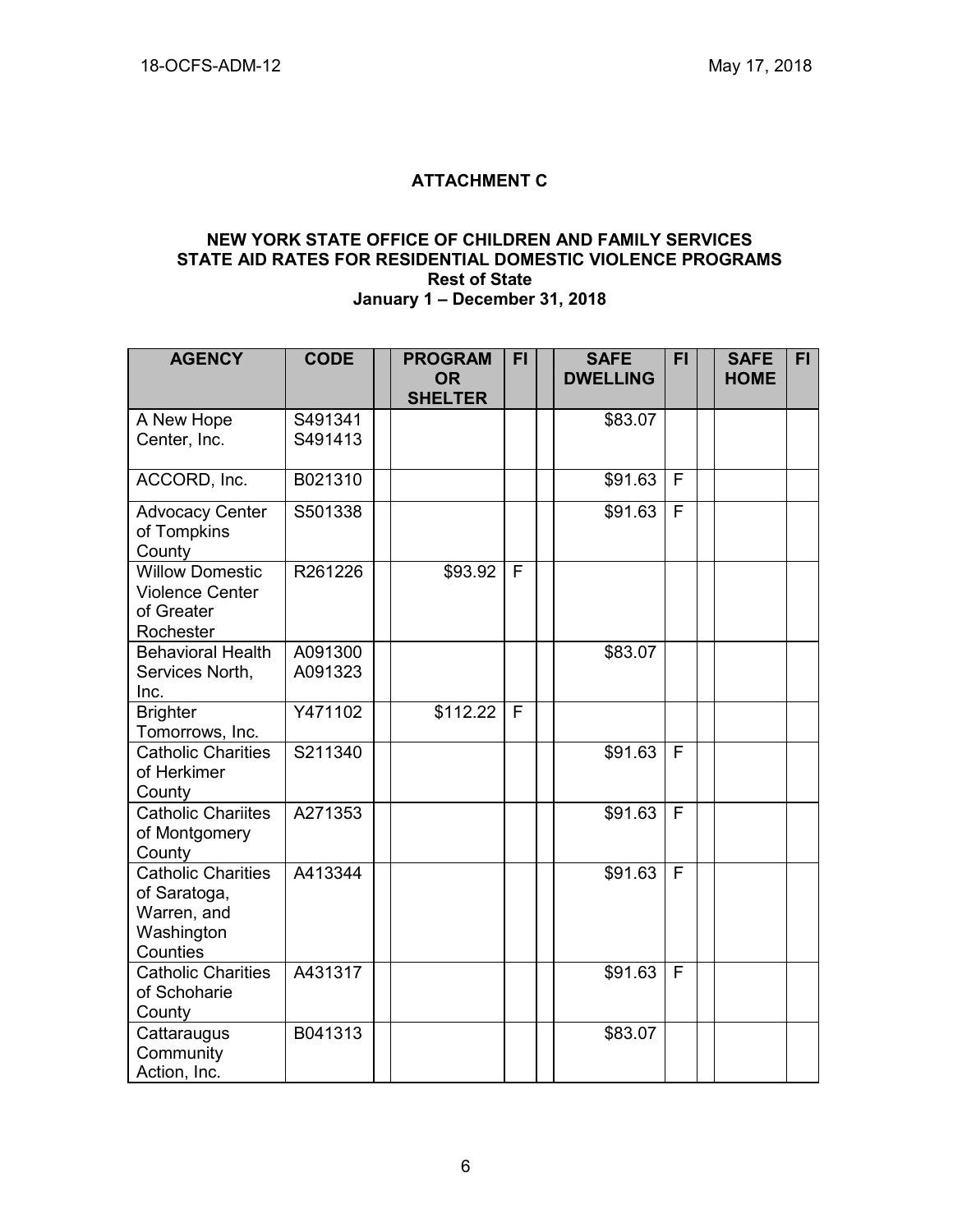| <b>AGENCY</b>                                                                                  | <b>CODE</b> | <b>PROGRAM</b><br><b>OR</b><br><b>SHELTER</b> | FI          | <b>SAFE</b><br><b>DWELLING</b> | <b>FI</b> | <b>SAFE</b><br><b>HOME</b> | FI. |
|------------------------------------------------------------------------------------------------|-------------|-----------------------------------------------|-------------|--------------------------------|-----------|----------------------------|-----|
| Cayuga Seneca<br><b>Community Action</b><br>Agency, Inc.                                       | S051307     |                                               |             | \$83.07                        |           |                            |     |
| Center for Safety<br>and Change, Inc.<br>(formerly<br><b>Rockland Family</b><br>Shelter, Inc.) | Y391205     | \$112.22                                      | F           |                                |           |                            |     |
| Chances and<br>Changes, Inc.                                                                   | R241101     | \$112.22                                      | F           |                                |           |                            |     |
| Child and Family<br>Services of Erie<br>County - Haven<br>House                                | B142218     | \$87.92                                       |             |                                |           |                            |     |
| <b>Community Action</b><br>of Greene County,<br>Inc. $-$ Greene $-$ A                          | A191244     | \$112.22                                      | F           |                                |           |                            |     |
| <b>Community Action</b><br>of Greene County,<br>Inc. - Columbia -<br>B                         | A191215     | \$112.22                                      | F           |                                |           |                            |     |
| Delaware<br>Opportunities, Inc.                                                                | A121321     |                                               |             | \$83.07                        |           |                            |     |
| DV and Rape<br><b>Crisis Services of</b><br>Saratoga County,<br>dba Wellspring                 | A411311     |                                               |             | \$91.63                        | F         |                            |     |
| Equinox, Inc.                                                                                  | A011201     | \$93.92                                       | F           |                                |           |                            |     |
| Family and<br>Children's<br>Services of<br>Niagara, Inc.                                       | B291109     | \$112.22                                      | F           |                                |           |                            |     |
| The Family<br>Counseling<br>Center of Fulton<br>County, Inc.                                   | A171325     |                                               |             | \$91.63                        | F         |                            |     |
| Family of<br>Woodstock, Inc.                                                                   | Y511211     | \$112.22                                      | F           |                                |           |                            |     |
| <b>Grace Smith</b><br>House, $Inc. - P$                                                        | Y131208     | \$108.96                                      | F           |                                |           |                            |     |
| House of Faith<br>Ministry                                                                     | M666200     | \$112.22                                      | $\mathsf F$ |                                |           |                            |     |
| Lewis County<br>Opportunities, Inc.                                                            | S231339     |                                               |             | \$83.07                        |           |                            |     |
| Liberty<br>Resources, Inc.                                                                     | S251318     |                                               |             | \$83.07                        |           |                            |     |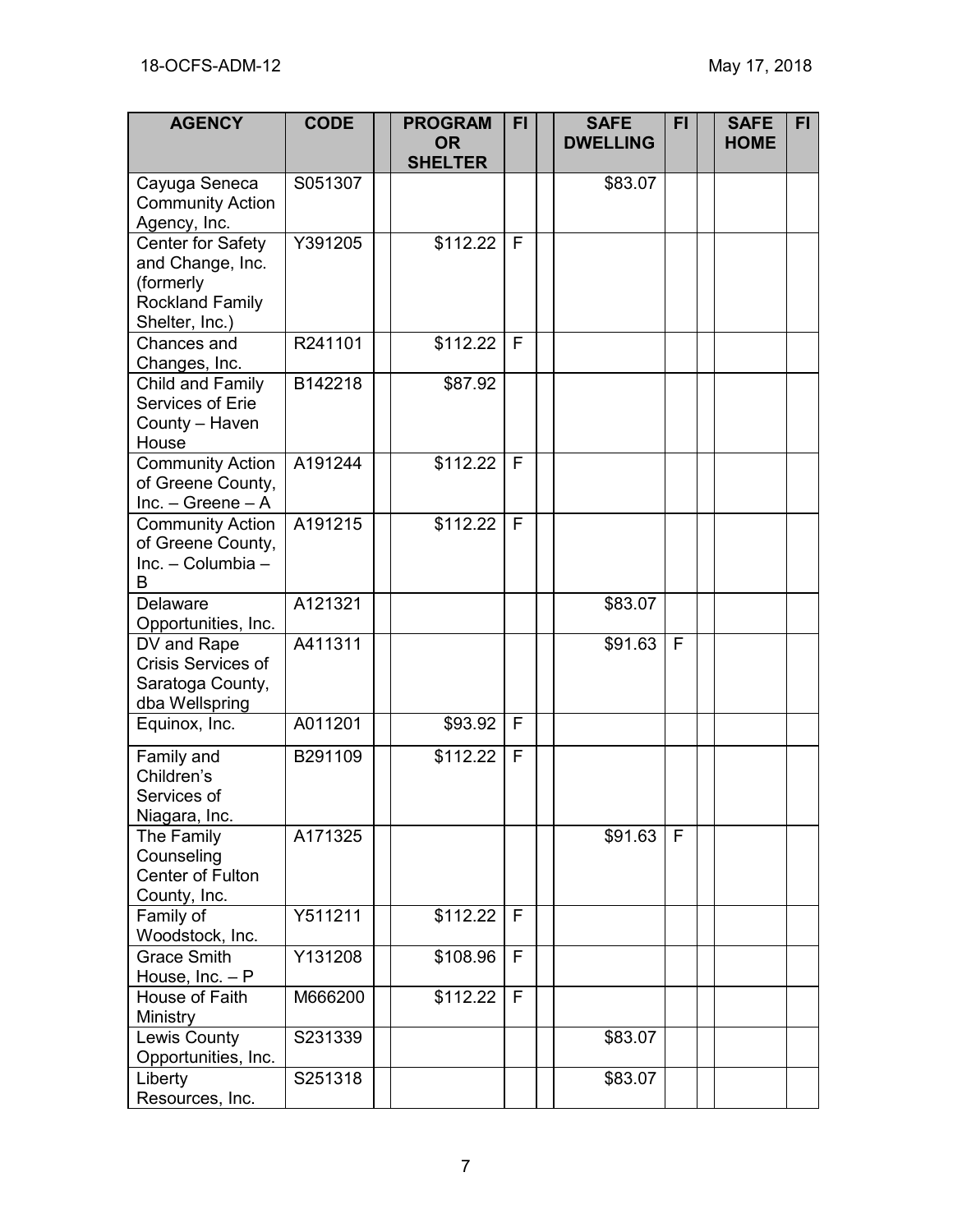| <b>AGENCY</b>                                                                                      | <b>CODE</b> | <b>PROGRAM</b><br><b>OR</b><br><b>SHELTER</b> | FI           | <b>SAFE</b><br><b>DWELLING</b> | <b>FI</b> | <b>SAFE</b><br><b>HOME</b> | FI. |
|----------------------------------------------------------------------------------------------------|-------------|-----------------------------------------------|--------------|--------------------------------|-----------|----------------------------|-----|
| My Sister's Place<br>- Shelter 1                                                                   | Y551233     | \$112.22                                      | F            |                                |           |                            |     |
| My Sister's Place<br>- Shelter 2                                                                   | Y551232     | \$112.22                                      | F            |                                |           |                            |     |
| The Safe Center<br>LI, Inc. (formerly<br>Nassau County<br><b>Coalition Against</b><br>$DV, Inc.$ ) | Y281214     | \$112.22                                      | F            |                                |           |                            |     |
| Hope's Door, Inc.                                                                                  | Y552231     | \$112.22                                      | F            |                                |           |                            |     |
| Opportunities for<br>Otsego, Inc.                                                                  | A361301     |                                               |              | \$91.63                        | F         |                            |     |
| Orange Co. Safe<br>Homes Project,<br>Inc.                                                          | Y331234     | \$112.22                                      | $\mathsf{F}$ |                                |           |                            |     |
| Oswego County<br>Opportunities, Inc.                                                               | S351104     | \$112.22                                      | F            |                                |           |                            |     |
| Pathstone<br>Corporation                                                                           | B341309     |                                               |              | \$91.63                        | F         |                            |     |
| Putnam Nothern<br>Westchester<br>Women's<br>Resource Center,<br>Inc.                               | Y371236     | \$112.22                                      | F            |                                |           |                            |     |
| Salvation Army of<br>Elmira - Safe<br>House                                                        | R071229     | \$112.22                                      | F            |                                |           |                            |     |
| Salvation Army of<br>Jamestown                                                                     | B061105     | \$112.22                                      | F            |                                |           |                            |     |
| SOS Shelter, Inc.                                                                                  | S031230     | \$112.22                                      | F            |                                |           |                            |     |
| St. Lawrence<br><b>Valley Renewal</b><br>House for Victims<br>of Family Violence<br>Inc.           | S451304     |                                               |              | \$83.07                        |           |                            |     |
| St. Lawrence<br><b>Valley Renewal</b><br><b>House for Victims</b><br>of Family Violence<br>Inc.    | S451402     |                                               |              |                                |           | \$37.06                    |     |
| Steuben<br>Churchpeople<br>Against Poverty,<br>Inc.                                                | R461228     | \$112.22                                      | F            |                                |           |                            |     |